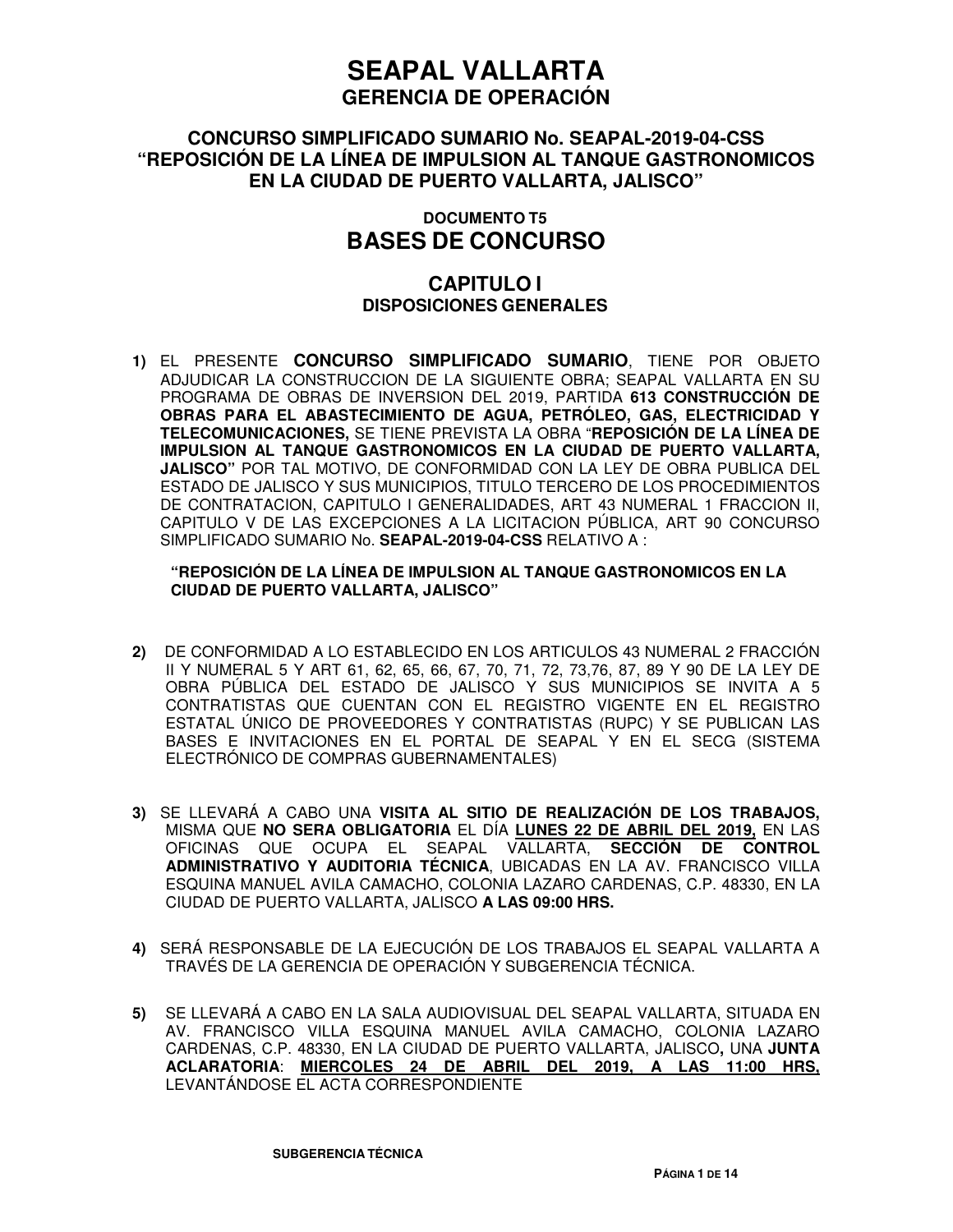### **CONCURSO SIMPLIFICADO SUMARIO No. SEAPAL-2019-04-CSS "REPOSICIÓN DE LA LÍNEA DE IMPULSION AL TANQUE GASTRONOMICOS EN LA CIUDAD DE PUERTO VALLARTA, JALISCO"**

LAS DUDAS O ACLARACIONES A LAS BASES DEL CONCURSO SIMPLIFICADO SUMARIO, SUS ANEXOS, EL MODELO DE CONTRATO, CATÁLOGO DE CONCEPTOS Y PROYECTO, PREVIO A LA JUNTA DE ACLARACIONES, DEBERÁN ENVIARSE POR CORREO ELECTRÓNICO HASTA 24 HORAS DE ANTICIPACIÓN A LA FECHA PROGRAMADA PARA EL EVENTO, AL SIGUIENTE CORREO: CARLOS.MANZANO@SEAPAL.GOB.MX A LAS QUE SE DARÁ RESPUESTA EN EL CITADO ACTO O POR MEDIO DE CIRCULAR ACLARATORIA

LA JUNTA ACLARATORIA SERÁ LA ÚNICA INSTANCIA PARA SOLICITAR ACLARACIONES O MODIFICACIONES A LAS BASES, SUS ANEXOS Y A LAS CLAUSULAS DEL MODELO DE CONTRATO, LAS CUALES SERÁN PONDERADAS Y CONTESTADAS POR SEAPAL VALLARTA Y EN CASO DE NO SOLVENTARSE DURANTE EL DESARROLLO DE LA MISMA, GIRE **CIRCULAR ACLARATORIA** A TODOS LOS PARTICIPANTES.

#### **6) ACREDITACIÓN DEL LICITANTE Y DOCUMENTOS MÍNIMOS E INDISPENSABLES A PRESENTAR EN REVISIÓN PRELIMINAR.**

LOS LICITANTES DEBERÁN PRESENTAR PREVIO AL ACTO DE PRESENTACIÓN DE PROPUESTAS, LA DOCUMENTACIÓN SEÑALADA EN LOS INCISOS **A)** AL **E)** DE ESTE NUMERAL, LOS RESULTADOS SERÁN ENTREGADOS MEDIANTE ACTA DE REVISIÓN PRELIMINAR QUE DEBERÁN ENTREGAR PREVIO A LA APERTURA DE PROPUESTAS.

LA ACREDITACIÓN **SERÁ DEL DÍA LUNES 15 DE ABRIL AL LUNES 22 DE ABRIL DEL 2019, DE LAS 9:00 HRS. HASTA LAS 15:00 HRS**., CON EL C. CARLOS GARCIA PAEZ, EN LA SUBGERENCIA TECNICA DEL SEAPAL VALLARTA.

LA ACREDITACIÓN DEL LICITANTE SERÁ MEDIANTE LA ENTREGA EN ORIGINAL Y COPIA DE LOS SIGUIENTES DOCUMENTOS:

A).- SOLICITUD POR ESCRITO DONDE EXPRESEN SU INTERES EN PARTICIPAR EN EL CONCURSO, INDICANDO EL NÚMERO Y DESCRIPCIÓN DE ESTA. (DOCUMENTO RP-1).

B).- DEBERÁ PRESENTAR REGISTRO ACTUALIZADO AL REGISTRO ESTATAL ÚNICO DE PROVEEDORES Y CONTRATISTAS (RUPC). (DOCUMENTO RP-2).

C).- .SOLICITUD ACTUALIZADA (CON UNA ANTIGÜEDAD NO MAYOR A 30 DIAS) DE OPINIÓN SOBRE EL CUMPLIMIENTO DE OBLIGACIONES FISCALES EMITIDO POR EL SAT, DONDE SE COMPRUEBE QUE EL PARTICIPANTE SE ENCUENTRA AL CORRIENTE DE SUS OBLIGACIONES FISCALES (DOCUMENTO RP-3).

D).- SOLICITUD ACTUALIZADA (CON UNA ANTIGÜEDAD NO MAYOR A 30 DIAS) DE OPINIÓN SOBRE EL CUMPLIMIENTO DE OBLIGACIONES FISCALES EN MATERIA DE SEGURIDAD SOCIAL EMITIDO POR EL IMSS, DONDE SE COMPRUEBE QUE EL PARTICIPANTE SE ENCUENTRA AL CORRIENTE DE SUS OBLIGACIONES FISCALES EN MATERIA DE SEGURIDAD SOCIAL (DOCUMENTO RP-4).

E).- DECLARACIÓN ESCRITA Y BAJO PROTESTA DE DECIR VERDAD, DE NO ENCONTRARSE EN NINGUNO DE LOS SUPUESTOS DEL ARTÍCULO 48, DE LA LEY DE OBRA PÚBLICA DEL ESTADO DE JALISCO Y SUS MUNICIPIOS. (DOCUMENTO RP-5).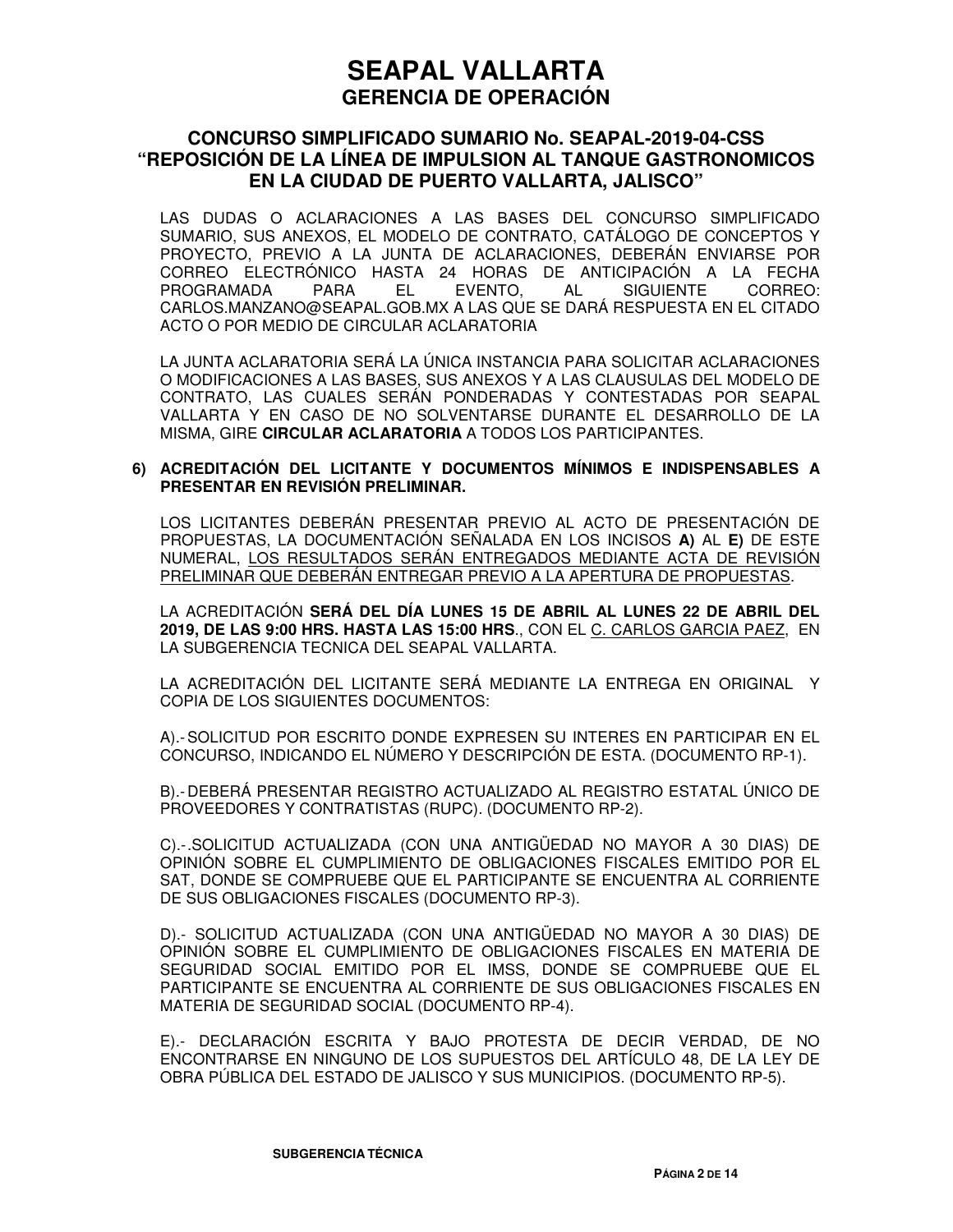### **CONCURSO SIMPLIFICADO SUMARIO No. SEAPAL-2019-04-CSS "REPOSICIÓN DE LA LÍNEA DE IMPULSION AL TANQUE GASTRONOMICOS EN LA CIUDAD DE PUERTO VALLARTA, JALISCO"**

#### **7) ACTO DE PRESENTACIÓN Y APERTURA DE PROPOSICIONES.**

ESTE ACTO SE LLEVARÁ A CABO EN JUNTA PÚBLICA QUE SE CELEBRARÁ A **LAS 11:00 HRS.** DEL DÍA **MARTES 30 DE ABRIL DEL 2019,** EN LA SALA AUDIOVISUAL DEL SEAPAL VALLARTA, SITA EN AV. FRANCISCO VILLA ESQUINA MANUEL AVILA CAMACHO, COLONIA LAZARO CARDENAS, C.P. 48330, EN LA CIUDAD DE PUERTO VALLARTA, JALISCO**,** LEVANTÁNDOSE EL ACTA CORRESPONDIENTE.

- **8)** SE ESTABLECE COMO PLAZO DE EJECUCIÓN: FECHA DE INICIO**: LUNES 13 DE MAYO DEL 2019** Y COMO FECHA DE TERMINACIÓN: **MARTES 13 DE AGOSTO DEL 2019**. EL PLAZO DE EJECUCIÓN DE LOS TRABAJOS PARA LA OBRA SERÁ DE **92 DÍAS NATURALES.**
- **9)** EL ORIGEN DE LOS FONDOS PARA REALIZAR LOS TRABAJOS SON DE RECURSOS PROPIOS DEL SEAPAL VALLARTA, PARTIDA PRESUPUESTAL COG 616 OTRAS CONSTRUCCIONES DE INGENIERÍA CIVIL U OBRA PESADA SUB-CUENTA 6161 CONSTRUCCIÓN PRESAS Y REPRESAS
- **10)** EL SEAPAL VALLARTA, OTORGARÁ UN ANTICIPO, EN UNA SOLA EXHIBICIÓN DEL **30%** DE LA ASIGNACIÓN PRESUPUESTAL APROBADA AL CONTRATO (5% PARA EL INICIO DE TRABAJOS Y EL 25% PARA LA COMPRA DE MATERIALES).
- **11)** EL RESULTADO TÉCNICO, ECONOMICO Y **FALLO DE CONCURSO,** SE DARÁ A CONOCER A LOS PARTICIPANTES A LAS **11:00 HRS.** EL DÍA **MIERCOLES 8 DE MAYO DEL 2019,** EN LA SALA AUDIOVISUAL DEL SEAPAL VALLARTA, EN EL DOMICILIO ANTERIORMENTE MENCIONADO.
- **12)** FIRMA DEL CONTRATO:

LA CITA PARA LA FIRMA DEL CONTRATO SERÁ A LAS **10:00 HRS**. DEL DÍA **JUEVES 9 DE MAYO DEL 2019**, EN LA SUBGERENCIA TÉCNICA ADSCRITA A LA GERENCIA DE OPERACIÓN DEL SEAPAL VALLARTA, EN EL DOMICILIO ANTERIORMENTE MENCIONADO

### **CAPITULO II CRITERIOS DE EVALUACION DE LAS PROPOSICIONES**

**1.-** LA REVISIÓN Y ADJUDICACIÓN DEL CONTRATO SE SUJETARÁ A LOS **CRITERIOS GENERALES** QUE ESTABLECEN LOS ARTICULOS 71 AL 75 DE LA LEY DE OBRA PÚBLICA DEL ESTADO DE JALISCO Y SUS MUNICIPIOS.

LAS PROPUESTAS SE EVALUARÁN DE CONFORMIDAD AL **PROCEDIMIENTO ESTABLECIDO EN EL ARTICULO 73 DE LA LEY DE** OBRA PÚBLICA DEL ESTADO DE JALISCO Y SUS MUNICIPIOS, **EVALUACIÓN BINARIA Y TASACIÓN ARITMÉTICA.** 

#### **EL PORCENTAJE DETERMINADO COMO RANGO DE ACEPTACIÓN SERA DEL 07% (SIETE POR CIENTO)**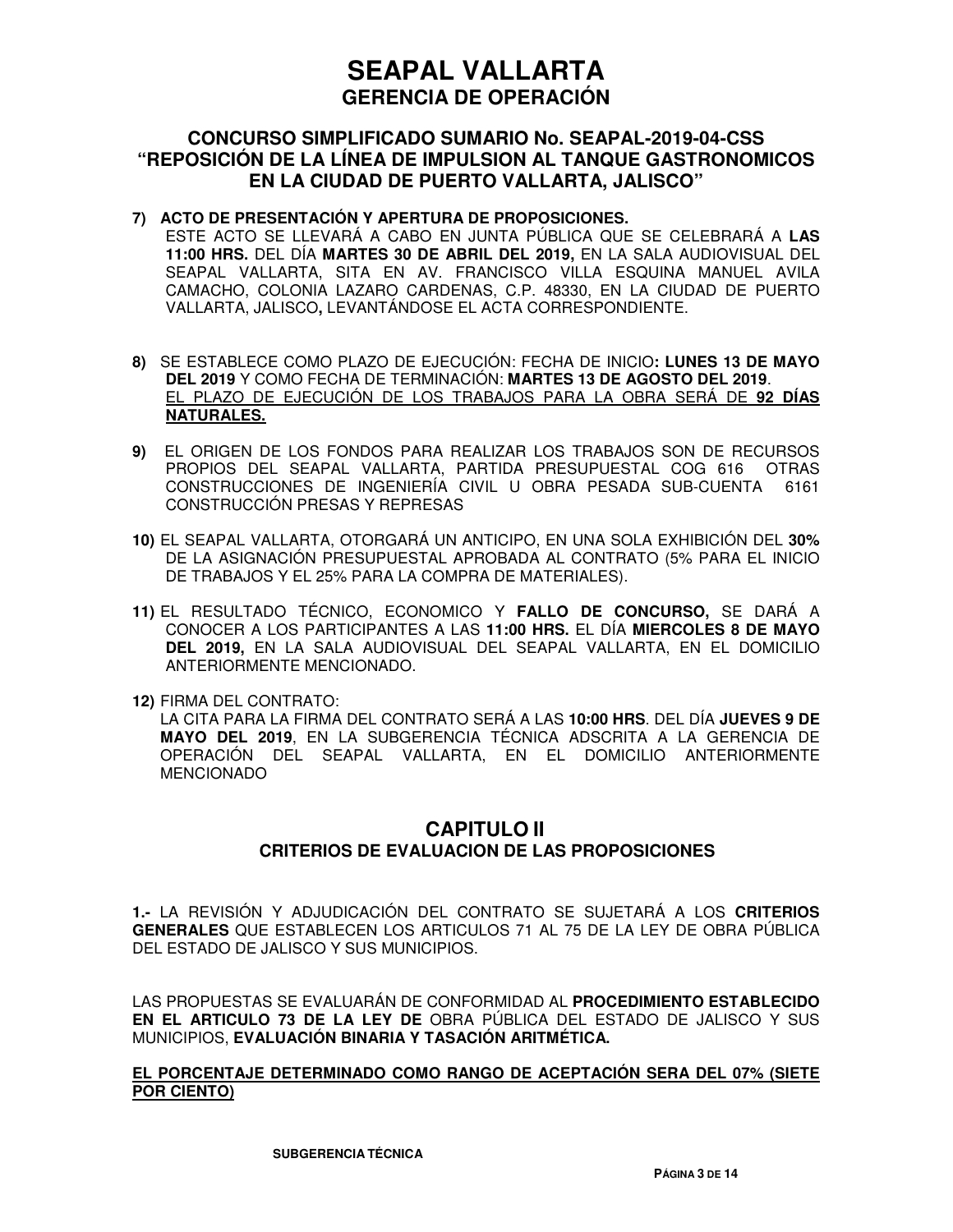### **CONCURSO SIMPLIFICADO SUMARIO No. SEAPAL-2019-04-CSS "REPOSICIÓN DE LA LÍNEA DE IMPULSION AL TANQUE GASTRONOMICOS EN LA CIUDAD DE PUERTO VALLARTA, JALISCO"**

**2.-** NINGUNA DE LAS CONDICIONES CONTENIDAS EN LAS BASES DEL CONCURSO, ASÍ COMO EN LAS PROPOSICIONES PRESENTADAS, **PODRÁN SER NEGOCIADAS.**

**3.-** PARA ACLARAR CUALQUIER DUDA EN RELACIÓN CON EL CONCURSO DURANTE EL PLAZO DISPONIBLE PARA LA PREPARACIÓN DE LA PROPOSICIÓN, LOS POSTORES PODRÁN CONSULTAR POR ESCRITO A LA GERENCIA DE OPERACIÓN DEL SEAPAL VALLARTA, LAS DUDAS LES SERÁN ACLARADAS EN LA JUNTA DE ACLARACIONES O AL TELÉFONO **( 01 322 ) 22-6-91-91 EXT: 1137**

**4.- LOS LICITANTES DEBERÁN FIRMAR TODOS LOS DOCUMENTOS DE SUS PROPOSICIONES (COMPLETAS), INCLUYENDO LAS BASES DE CONCURSO Y SUS ESPECIFICACIONES (ARTICULO 67 NUMERAL 2 DE LA LEY DE OBRA PÚBLICA DEL ESTADO DE JALISCO Y SUS MUNICIPIOS).** 

**5.-** TODOS LOS PARTICIPANTES EN EL ACTO DE APERTURA DE PROPOSICIONES, DEBERÁN FIRMAR LA SIGUIENTE DOCUMENTACIÓN: **CATÁLOGO DE CONCEPTOS DE CADA UNA DE LAS EMPRESAS PARTICIPANTES.**

#### **6.- AL PRESENTAR LAS PROPOSICIONES, LOS POSTORES ACEPTARÁN LO SIGUIENTE:**

**6.1.-** QUE HAN JUZGADO Y TOMADO EN CUENTA, TODAS LAS CONDICIONES QUE PUEDAN INFLUIR EN LOS PRECIOS UNITARIOS, TALES COMO : UBICACIÓN Y CONDICIONES DE ACCESO A LOS OBSERVADOS EN LA VISITA DE LA MISMA, A LA ÉPOCA DEL AÑO EN LA CUAL SE REALIZARÁN LOS TRABAJOS DE ACUERDO CON EL PROGRAMA, OBRAS DE PROTECCIÓN Y SEÑALAMIENTO VIAL, CONDICIONES DE MERCADO DE LOS INSUMOS, MANO DE OBRA, MATERIALES Y MAQUINARIA EN LA FECHA DE APERTURA DE PROPOSICIONES; TODO LO ANTERIOR INDEPENDIENTEMENTE DE LO QUE DICHOS PRECIOS INCLUYAN EN RAZON DEL COSTO DIRECTO, DEL INDIRECTO, FINANCIAMIENTO Y DE LA UTILIDAD; Y QUE EL PAGO SERÁ POR UNIDAD DE OBRA TERMINADA A SATISFACCIÓN DE LA SUPERVISIÓN.

**6.2.-** QUE LA OBRA SE LLEVARÁ A CABO CON SUJECIÓN A LAS NORMAS Y ESPECIFICACIONES DEL PROYECTO CONTENIDO EN EL PAQUETE DE CONCURSO, A LOS PRECIOS UNITARIOS QUE PROPONGA EL CONCURSANTE Y A LOS PROGRAMAS DE EJECUCIÓN Y SUMINISTROS.

**6.3.-** QUE LAS DIFERENCIAS QUE PUDIERAN RESULTAR EN LAS CANTIDADES DE OBRA ANOTADAS POR EL SEAPAL VALLARTA EN EL CATÁLOGO DE CONCEPTOS, DURANTE LA EJECUCIÓN DE LA OBRA, YA SEA AUMENTOS O REDUCCIONES, NO JUSTIFICARÁ RECLAMACIÓN ALGUNA DEL CONTRATISTA EN RELACIÓN CON LOS PRECIOS UNITARIOS RESPECTIVOS.

**6.4.-** QUE SE PROPONDRÁN PRECIOS UNITARIOS ÚNICAMENTE PARA LOS CONCEPTOS CONTENIDOS EN EL CATÁLOGO DE CONCEPTOS Y QUE NO DEBERÁN PROPONERSE ALTERNATIVAS QUE MODIFIQUEN LO ESTABLECIDO EN ESTE PLIEGO DE REQUISITOS.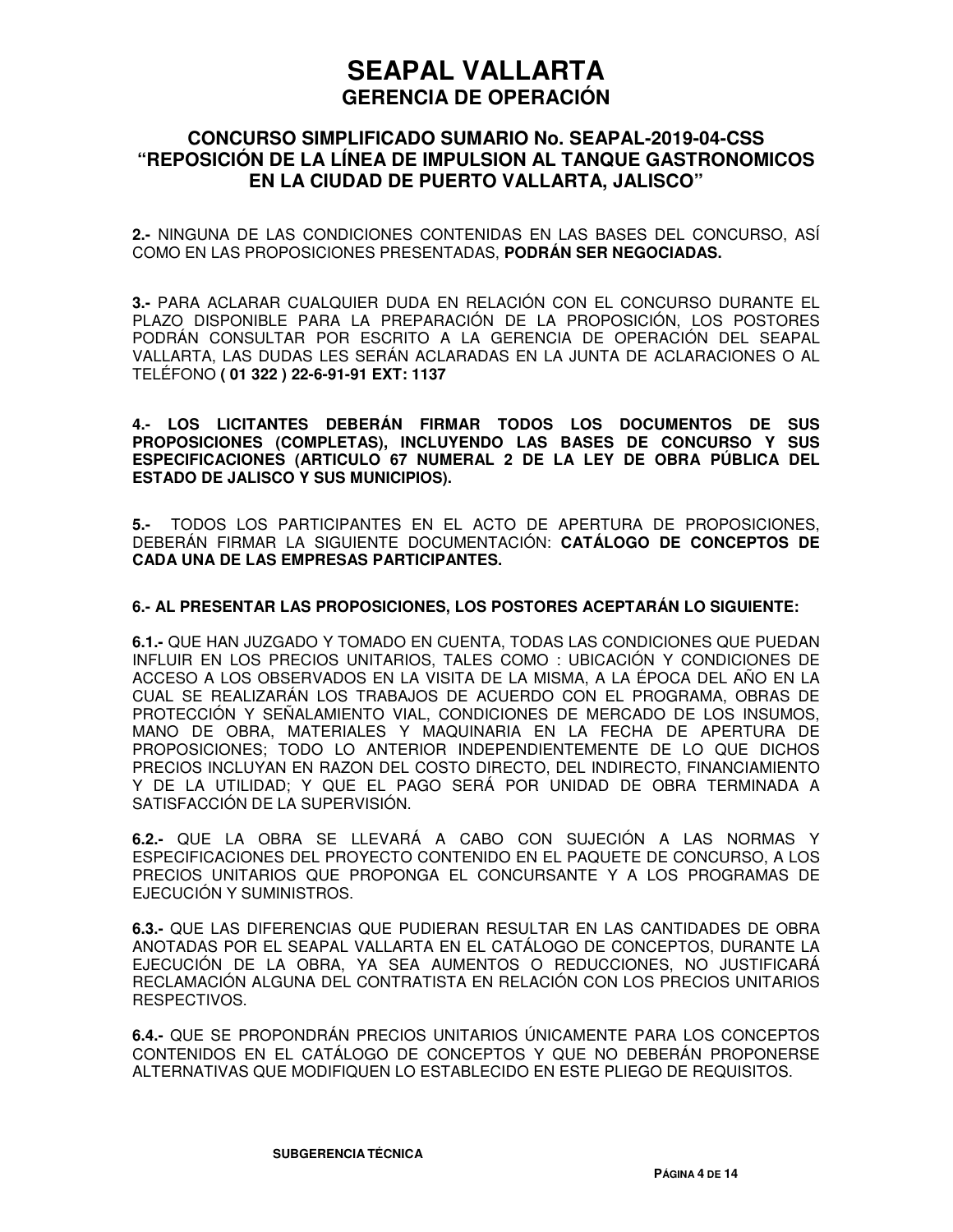### **CONCURSO SIMPLIFICADO SUMARIO No. SEAPAL-2019-04-CSS "REPOSICIÓN DE LA LÍNEA DE IMPULSION AL TANQUE GASTRONOMICOS EN LA CIUDAD DE PUERTO VALLARTA, JALISCO"**

**6.5.-** QUE LA EJECUCIÓN DE LAS OBRAS SE AJUSTARÁ A LAS INVERSIONES QUE AUTORIZA EL SEAPAL VALLARTA PARA EL EJERCICIO VIGENTE.

**6.6.-** QUE EN NINGÚN CASO SE CONSIDERARÁ QUE LAS MODIFICACIONES AL PROGRAMA DE EJECUCIÓN FORMULADO POR EL POSTOR, MOTIVADAS POR CAUSAS AJENAS AL SEAPAL VALLARTA DERIVADAS DE LA INCORRECTA E INEFICIENTE OPERACIÓN DE SUS EQUIPOS E INSTALACIONES IMPLICARÁN CAMBIO ALGUNO DE LOS PRECIOS UNITARIOS COTIZADOS POR EL MISMO, PARA LOS CONCEPTOS CONTENIDOS EN EL CATÁLOGO CORRESPONDIENTE.

**7.-** TODOS LOS DOCUMENTOS REQUERIDOS EN EL **CAPÍTULO III** DE ESTAS BASES, DEBERÁN PRESENTARSE EN LOS FORMATOS PROPORCIONADOS POR EL SEAPAL VALLARTA.

#### **MOTIVOS PARA RECHAZAR UNA PROPUESTA**

#### **8.- EN LOS ACTOS DE PRESENTACIÓN Y APERTURA, EL SEAPAL VALLARTA, RECHAZARÁ LAS PROPOSICIONES EN LOS CASOS SIGUIENTES:**

**8.1-** CUANDO NO SE PRESENTE EL LICITANTE CON PUNTUALIDAD A LA HORA INDICADA EL DIA DEL ACTO DE APERTURA.

**8.2.-** CUANDO CUALQUIERA DE LOS SOBRES QUE CONTENGAN LAS PROPUESTAS NO ESTÉ CERRADO DEBIDAMENTE EN FORMA INVIOLABLE Y NO ESTÉ ROTULADO CON EL NÚMERO DE CONCURSO Y NOMBRE DE LA EMPRESA PARTICIPANTE.

**8.3.-** CUANDO EL POSTOR NO PRESENTE CUALQUIERA DE LOS DOCUMENTOS SOLICITADOS, LOS PRESENTE INCOMPLETOS, HAYA OMITIDO ALGÚN REQUISITO DE LAS BASES DE CONCURSO O LOS MODIFIQUE EN CUANTO A SU FORMA O CONTENIDO.

**8.4.-** CUANDO ALGUNA DE LAS HOJAS DE LOS DOCUMENTOS DE LAS BASES DEL CONCURSO, NO VENGA FIRMADO DEBIDAMENTE POR EL REPRESENTANTE DE LA EMPRESA.

**8.5.-** CUANDO EL CATÁLOGO DE CONCEPTOS (**DOCUMENTO N° E1**), PRESENTA TACHADURAS O ENMENDADURAS YA SEA CON CORRECTOR LÍQUIDO, O ETIQUETAS, O SE PRESENTE MODIFICADO EN FORMA AL QUE ORIGINALMENTE SE ENTREGÓ.

**8.6.-**CUANDO SE PRESENTEN DOCUMENTOS ESCRITOS A LÁPIZ O DATOS MANUSCRITOS.

**8.7.-** CUANDO A LA EMPRESA LE FALTE ANOTAR UN PRECIO UNITARIO CON LETRA EN EL CATÁLOGO DE CONCEPTOS (**DOCUMENTO N° E1**).

**8.8.-** CUANDO EXISTA DIFERENCIA ENTRE EL IMPORTE ANOTADO CON LETRA EN EL ESCRITO DE PROPOSICIÓN (**DOCUMENTO N° E2**) Y EL ANOTADO COMO IMPORTE TOTAL EN EL CATÁLOGO DE CONCEPTOS (**DOCUMENTO N° E1**).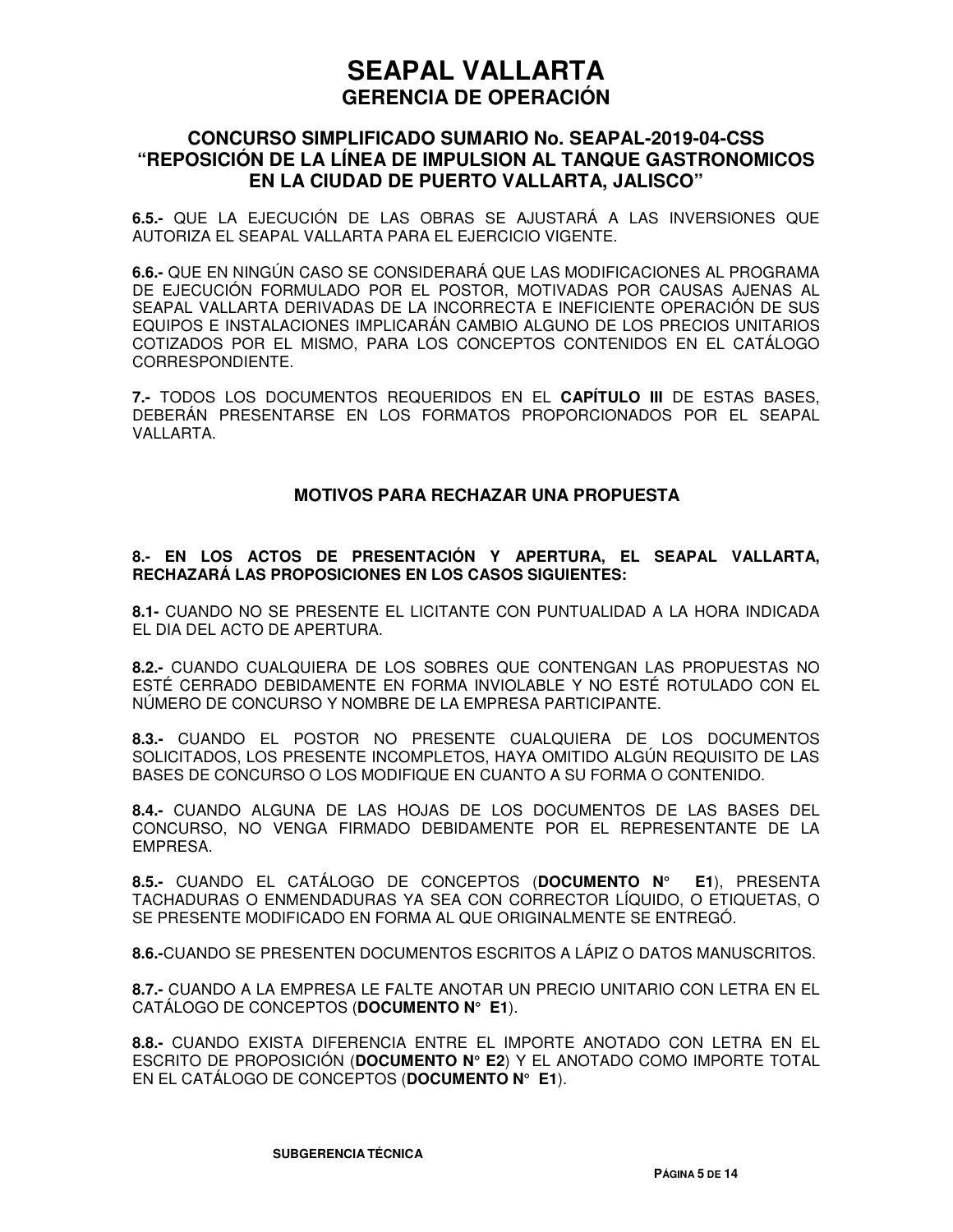#### **CONCURSO SIMPLIFICADO SUMARIO No. SEAPAL-2019-04-CSS "REPOSICIÓN DE LA LÍNEA DE IMPULSION AL TANQUE GASTRONOMICOS EN LA CIUDAD DE PUERTO VALLARTA, JALISCO"**

**9.- SERÁN RECHAZADAS POR EL SEAPAL VALLARTA, POSTERIORMENTE AL ACTO DE APERTURA O DURANTE LA REVISIÓN DE LOS DOCUMENTOS, EN LOS CASOS SIGUIENTES:** 

**9.1.-** CUANDO EXISTA DIFERENCIA ENTRE EL ANÁLISIS DE PRECIO UNITARIO PRESENTADO (DOCUMENTO **N° E5**) Y EL PRECIO ANOTADO CON LETRA EN EL CATÁLOGO DE CONCEPTOS (DOCUMENTO **N° E1)**.

**9.2.-** CUANDO FALTE UNO O MAS DE LOS ANÁLISIS DE PRECIOS UNITARIOS SOLICITADOS EN EL CATÁLOGO DE CONCEPTOS (DOCUMENTO **N° E1**), QUE FORMA PARTE DE ESTAS BASES.

**9.3.-** CUANDO EN LOS ANÁLISIS DE PRECIOS UNITARIOS SE CONSIDEREN PRECIOS DIFERENTES A LOS REPORTADOS EN LA EXPLOSIÓN DE INSUMOS (DOCUMENTO **N° E4**).

**9.4.-** CUANDO EL CÁLCULO E INTEGRACIÓN DE LOS ANÁLISIS DE PRECIOS UNITARIOS (**DOCUMENTO N° E5**), NO SE REALICE CONFORME A LAS DISPOSICIONES QUE PARA ÉSTE DICTEN LAS BASES.

**9.5.-** CUANDO DENTRO DE SUS ANÁLISIS DE PRECIOS UNITARIOS NO CONTENGAN LOS INSUMOS DE MATERIALES, MANO DE OBRA, EQUIPO O MAQUINARIA NECESARIOS PARA LA EJECUCIÓN DEL MISMO.

**9.6.-** CUANDO EN LOS ANÁLISIS DETALLADOS DE PRECIOS UNITARIOS, HAGAN INTERVENIR DESTAJOS O LOTES POR CONCEPTO DE MANO DE OBRA, MATERIALES Y EQUIPOS; O SE INDIQUE COMO SUBCONTRATO Y NO SE DESGLOSE EL PRECIO UNITARIO DEL MISMO EN SUS INSUMOS DE MATERIALES, MANO DE OBRA, HERRAMIENTA Y EQUIPO.

**9.7.-** CUANDO NO PRESENTEN LOS DATOS DEL DESGLOSE DEL ANÁLISIS PARA LA DETERMINACIÓN DEL COSTO INDIRECTO, FINANCIAMIENTO Y UTILIDAD, O QUE ÉSTE SEA DIFERENTE AL UTILIZADO EN LOS ANÁLISIS DE PRECIOS UNITARIOS **(DOCUMENTO No. E5**), O QUE UNA VEZ REVISADO EL CÁLCULO DE ÉSTOS, SE ENCUENTREN ERRORES ARITMÉTICOS Y EXISTA DIFERENCIA CON EL UTILIZADO EN EL DOCUMENTO No. E5.

**9.8.-** CUANDO EN EL CÁLCULO DE FINANCIAMIENTO NO SE REFLEJE EL PAGO POR ANTICIPO Y/O LA TASA DE INTERÉS A QUE SE REFIERE EL DOCUMENTO No. E12

**9.9.-** CUANDO PROPONGAN ALTERNATIVAS AL CALENDARIO DE EJECUCIÓN DE LOS TRABAJOS (DOCUMENTO N° E3 ) MAYORES EN PLAZO A LOS TIEMPOS ESTABLECIDOS POR EL SEAPAL VALLARTA Y/O QUE PRESENTEN DICHO CALENDARIO CON ACTIVIDADES INCONGRUENTES EN CUANTO A SU ORDEN O PLAZO DE EJECUCIÓN.

**9.10.-** CUANDO NO CONSIDERE EN SU PROPUESTA LO ESTABLECIDO EN LA MINUTA DE LA JUNTA DE ACLARACIONES (DOCUMENTO Nº T3).

**9.11.-** QUE MODIFIQUEN LAS ESPECIFICACIOES ESTABLECIDAS POR EL SEAPAL VALLARTA, EN ESTAS BASES Y SU CATÁLOGO DE CONCEPTOS.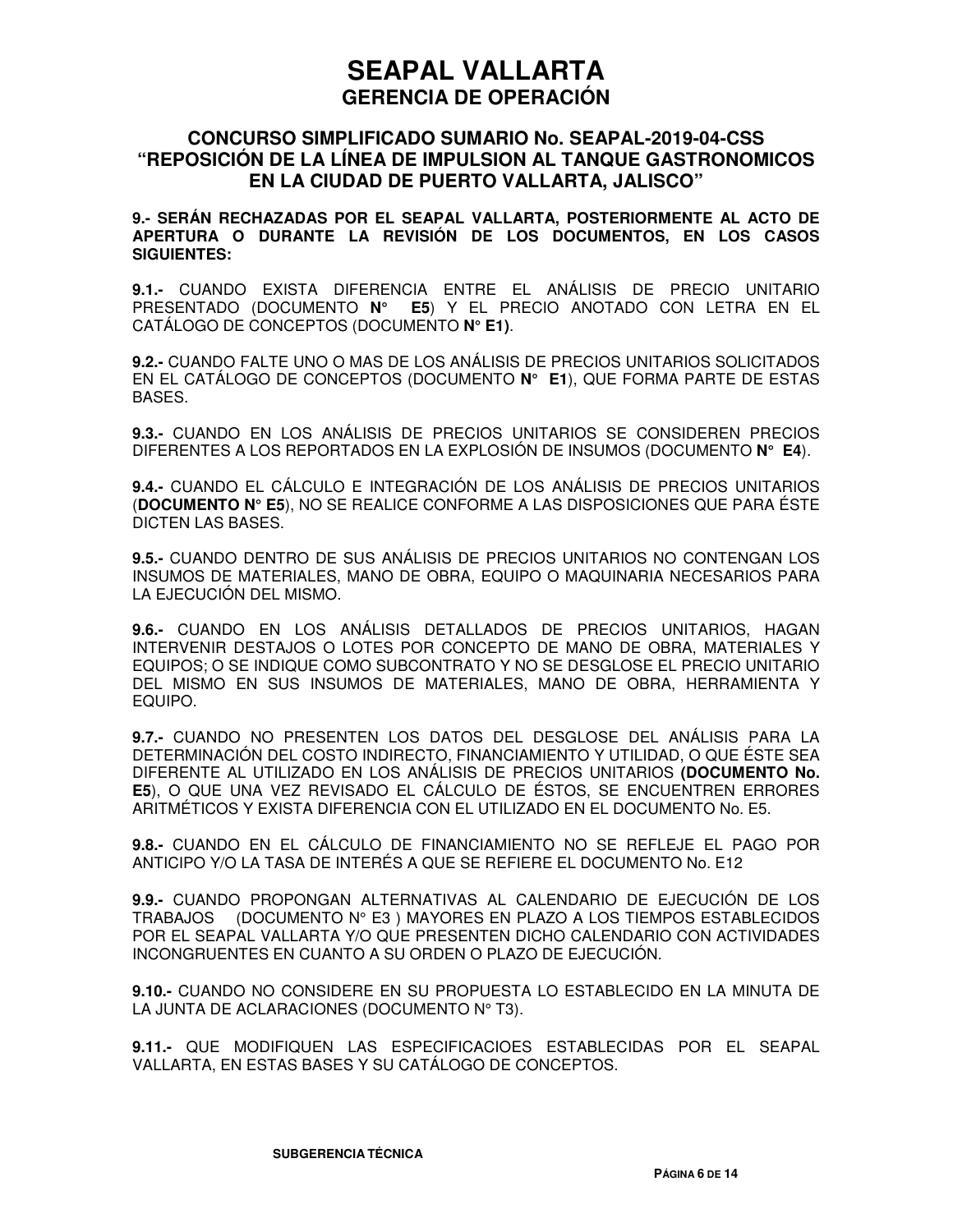### **CONCURSO SIMPLIFICADO SUMARIO No. SEAPAL-2019-04-CSS "REPOSICIÓN DE LA LÍNEA DE IMPULSION AL TANQUE GASTRONOMICOS EN LA CIUDAD DE PUERTO VALLARTA, JALISCO"**

**79.12.-** CUANDO EN EL CÁLCULO DE UTILIDAD, NO SE REFLEJE ALGUNO DE LOS RUBROS SOLICITADOS EN EL DOCUMENTO N° E12 ( ISR, PTU).

**9.13.-** QUE SE PONGA DE ACUERDO CON OTROS LICITANTES PARA CUALQUIER OBJETO QUE PUDIERA DESVIRTUAR EL CONCURSO.

**9.14.-** CUANDO FALTE AL MENOS UNO DE LOS ANÁLISIS BÁSICOS QUE INTERVIENEN EN LOS ANÁLISIS DE PRECIOS UNITARIOS SOLICITADOS EN EL DOCUMENTO N° E5, QUE FORMA PARTE DE ESTAS BASES.

**9.15.-** CUANDO LOS PROGRAMAS DE ADQUISICIÓN DE MATERIALES (DOCUMENTO N° E14); PROGRAMA DE UTILIZACIÓN DE MAQUINARIA (DOCUMENTO N° E13), NO SEAN CONGRUENTES CON EL PROGRAMA DE EJECUCIÓN DE LOS TRABAJOS (DOCUMENTO N° E3).

**9.16.-** CUANDO NO CONSIDEREN TRABAJADORES DE LA ESPECIALIDAD REQUERIDA PARA LA EJECUCIÓN DE LOS CONCEPTOS MAS SIGNIFICATIVOS.

**9.17.-** CUANDO LA MAQUINARIA Y EL EQUIPO DE CONSTRUCCIÓN NO SEAN LOS ADECUADOS, NECESARIOS Y SUFICIENTES PARA EJECUTAR LOS TRABAJOS OBJETO DE EL CONCURSO Y QUE LOS DATOS NO COINCIDAN CON EL LISTADO DE MAQUINARIA Y EQUIPO PRESENTADO EN LA RELACIÓN DE MAQUINARIA (DOCUMENTO N° E16).

**9.18.-** CUANDO SE CONSIDERE QUE LOS PRECIOS UNITARIOS DE LAS PROPUESTAS PRESENTADAS POR LOS LICITANTES NO SON ACEPTABLES, CUANDO SE PROPONGAN IMPORTES QUE NO PUEDAN SER PAGADOS POR EL SEAPAL VALLARTA.

**9.19.-** CUANDO LA EMPRESA PRESENTE PROPUESTA INSOLVENTE, DE ACUERDO A LOS CRITERIOS PARA EVALUACIÓN, PROPUESTOS.

**9.20.-** CUANDO NO SATISFAGAN CUALQUIERA DE LOS REQUISITOS DETERMINADOS EN ESTAS BASES Y SUS APÉNDICES, Y QUE NO HAYAN SIDO DETECTADOS EN EL ACTO DE PRESENTACIÓN Y APERTURA DE PROPOSICIONES.

**9.21.-** CUANDO LA EMPRESA NO PRESENTE LA IMPRESIÓN DEL CATÁLOGO DE CONCEPTOS GENERADO DEL FORMATO PROPORCIONADO EN CD-ROM POR EL SEAPAL VALLARTA.

**10.-** LAS CIRCULARES QUE EN SU CASO SE EXPIDAN POR EL SEAPAL VALLARTA, RELATIVAS AL PRESENTE CONCURSO Y LAS DISPOSICIONES QUE CONTENGAN, SE CONSIDERARÁN VÁLIDAS DURANTE LA VIGENCIA DEL CONTRATO Y SUS CONVENIOS ADICIONALES, EN SU CASO CUANDO EN LAS CIRCULARES SE ENTREGUE CATÁLOGO DE CONCEPTOS Y CANTIDADES DE OBRA COMPLEMENTARIOS, DEBERÁN ANEXARSE AL FINAL DEL CATÁLOGO DE CONCEPTOS ORIGINAL.

**11.-** LAS PROPOSICIONES PRESENTADAS POR LOS POSTORES QUE RESULTEN 1º Y 2º LUGAR, ASÍ COMO SUS ANEXOS, SERÁN CONSERVADAS POR EL SEAPAL VALLARTA. LAS PROPUESTAS RESTANTES SERÁN DEVUELTAS A QUIEN CORRESPONDA, PREVIA SOLICITUD DESPUÉS DE QUINCE DIAS NATURALES CONTADOS A PARTIR DE LA FECHA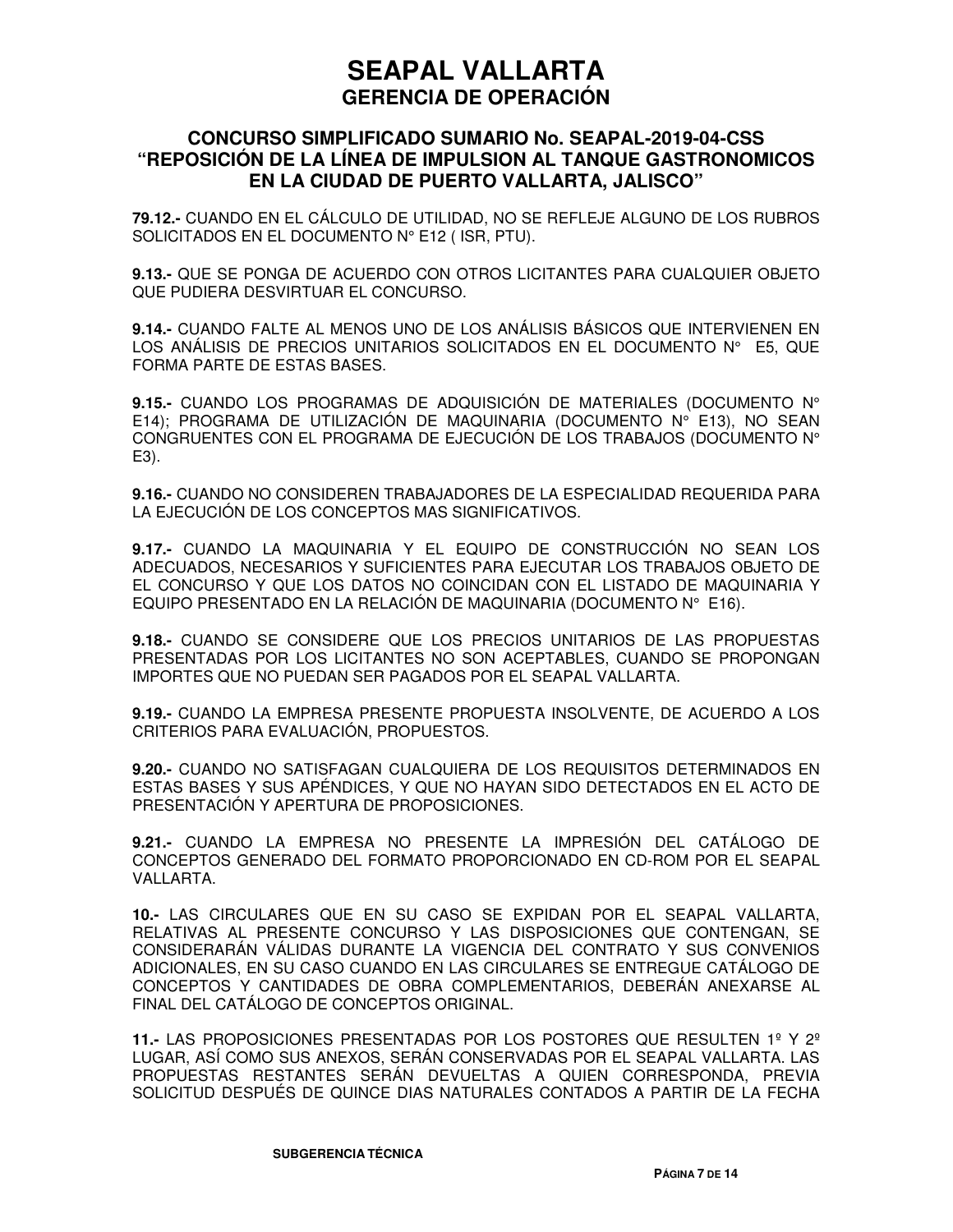### **CONCURSO SIMPLIFICADO SUMARIO No. SEAPAL-2019-04-CSS "REPOSICIÓN DE LA LÍNEA DE IMPULSION AL TANQUE GASTRONOMICOS EN LA CIUDAD DE PUERTO VALLARTA, JALISCO"**

EN QUE SE DE A CONOCER EL FALLO DEL CONCURSO, DESPUES DE ESTE PLAZO, EL SEAPAL NO SE HARÁ RESPONSABLE DE LA DOCUMENTACION RECIBIDA.

**12.-** EL CONTRATISTA A QUIEN SE LE ADJUDIQUE EL CONCURSO, DEBERÁ FIRMAR EL CONTRATO DENTRO DEL PLAZO QUE FIJE EL SEAPAL VALLARTA, **EL CUAL NO SERA MAYOR DE 3 DIAS HABILES CONTADOS A PARTIR DE LA FECHA ESTABLECIDA EN EL ACTA DE FALLO,** DEBIENDO ENTREGAR EN LAS OFICINAS DEL SEAPAL VALLARTA, LAS FIANZAS A FAVOR DEL **SISTEMA DE LOS SERVICIOS DE AGUA POTABLE, DRENAJE Y ALCANTARILLADO DE PUERTO VALLARTA,** PARA EL CUMPLIMIENTO DEL MISMO, DE NO CUMPLIRSE CON AMBOS REQUISITOS SE APLICARÁ, LA PENA CONVENCIONAL POR EL RETARDO EN EL CUMPLIMIENTO DE LA OBLIGACION.

**13.-** EL CONTRATISTA A QUIEN SE LE ADJUDIQUE EL CONTRATO, DEBERA ENTREGAR EL PROGRAMA DE EJECUCION DE LOS TRABAJOS, DETALLADOS POR PARTIDAS, CONSIGNANDO POR PERIODOS LAS CANTIDADES POR EJECUTAR E IMPORTES CORRESPONDIENTES Y EL PROGRAMA DE FLUJO DE RECURSOS.

**14.-** EL OTORGAMIENTO DE LOS ANTICIPOS PARA LA REALIZACION DE LA OBRA PUBLICA, SE PACTARA EN EL CONTRATO CONFORME A LAS SIGUIENTES BASES:

**14.1.-** PARA EL INICIO DE LOS TRABAJOS, SE OTORGARÁ UN **5%** (CINCO PORCIENTO) DE LA ASIGNACION APROBADA AL CONTRATO CORRESPONDIENTE PARA EL PRIMER EJERCICIO.

**14.2.-** ADEMAS DEL ANTICIPO A QUE SE REFIERE LA FRACCION ANTERIOR, SE OTORGARÁ UN **25%** (VEINTICINCO PORCIENTO) DE LA ASIGNACION APROBADA EN EL EJERCICIO DE QUE SE TRATE, PARA LA COMPRA DEL EQUIPO Y MATERIALES DE INSTALACION PERMANENTE.

**15.-** EL INICIO DE LOS TRABAJOS SERA COMO SE ESTABLECE EN EL ARTICULO 103 DE LA LEY DE OBRA PUBLICA DEL ESTADO DE JALISCO Y SUS MUNICIPIOS.

**16.-** LOS PRECIOS UNITARIOS PROPUESTOS, SERAN FIJOS Y NO ESTARAN SUJETOS A REVISION DURANTE LA REALIZACION DE LA OBRA, SOLO SE RECONOCERAN TRABAJOS EXTRAORDINARIOS Y AJUSTES DE COSTOS EN LOS TERMINOS ESTABLECIDOS EN LOS ARTICULOS 106 Y 107 DE LA LEY DE OBRA PUBLICA DEL ESTADO DE JALISCO Y SUS MUNICIPIOS.

**17.-** AL TERMINAR EL ACTO DE APERTURA DE LAS PROPOSICIONES, SE ENTREGARA A LOS POSTORES UNA COPIA DEL ACTA RELATIVA AL CONCURSO.

**18.-** QUE TIENEN, CONOCEN, ACEPTAN Y APLICARAN EN SU PROPOSICION Y DURANTE LA PRESENTACION DE SUS SERVICIOS **LAS NORMAS TECNICAS PARA LA CONSTRUCCION E INSTALACIONES DE OBRA PÚBLICA DEL SEAPAL VALLARTA.**

**19.-** EL CONTRATISTA A QUIEN SE LE ADJUDIQUE EL CONTRATO, ACEPTARÁ QUE LE SEA RETENIDO EL **0.5% ( CINCO AL MILLAR )** SOBRE EL IMPORTE DE CADA UNA DE LAS ESTIMACIONES DE LOS TRABAJOS CORRESPONDIENTES ( ANTES DE I.V.A. ), POR CONCEPTO DE LOS SERVICIOS DE VIGILANCIA, INSPECCION Y CONTROL DE LAS OBRAS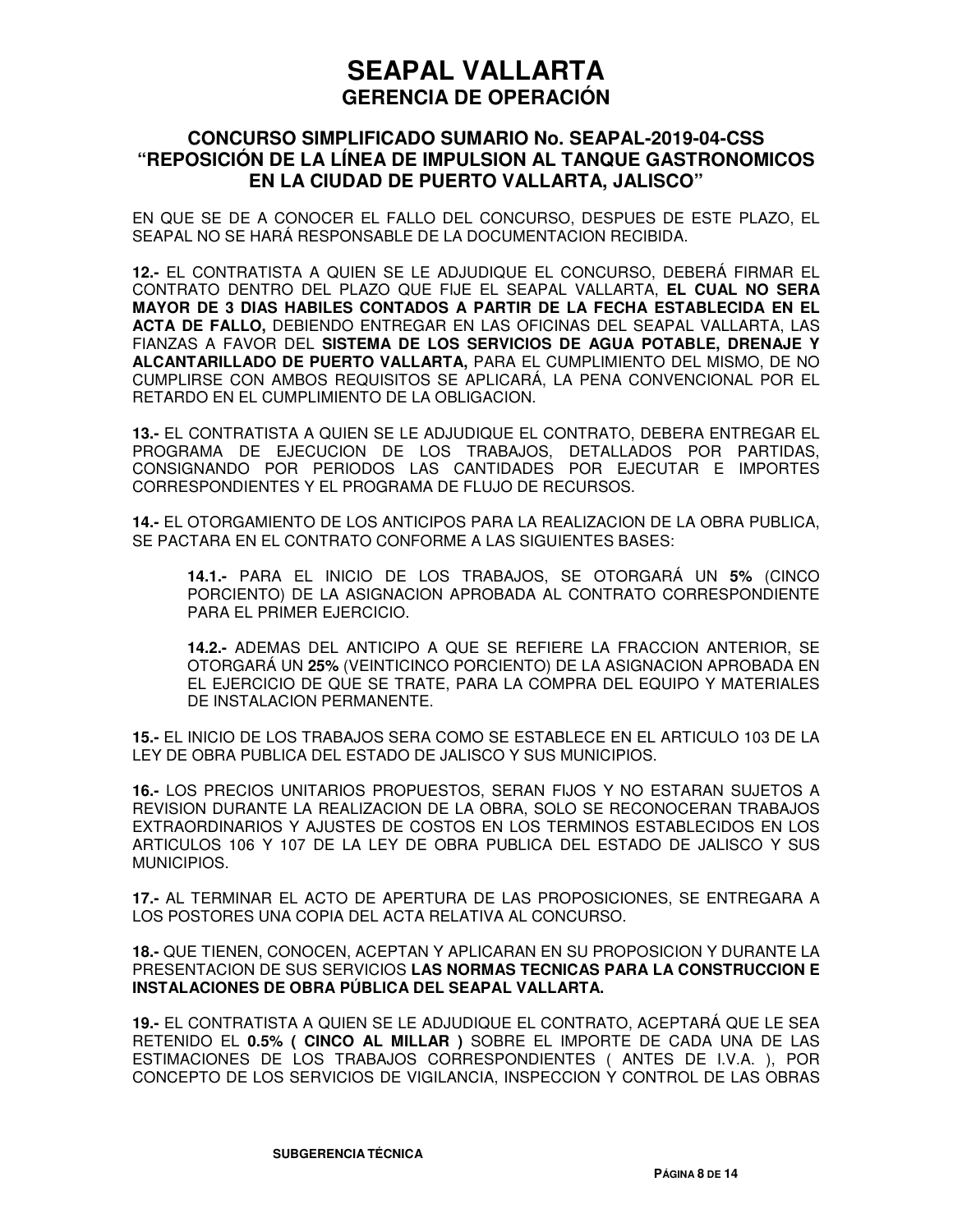### **CONCURSO SIMPLIFICADO SUMARIO No. SEAPAL-2019-04-CSS "REPOSICIÓN DE LA LÍNEA DE IMPULSION AL TANQUE GASTRONOMICOS EN LA CIUDAD DE PUERTO VALLARTA, JALISCO"**

Y SERVICIOS, DE CONFORMIDAD AL ARTICULO **4** DE LA LEY DE OBRA PUBLICA DEL ESTADO DE JALISCO Y SUS MUNICIPIOS**.**

#### **CAPITULO III DOCUMENTOS DE LA PROPUESTA DE CONCURSO ( DOCUMENTOS QUE INTEGRAN LA PROPUESTA )**

PARA EFECTO DE LA PRESENTACION DE LA PROPUESTA, LOS CONCURSANTES DEBERAN ENTREGAR EN EL ACTO DE PRESENTACION Y APERTURA, EN LA FECHA Y HORA SEÑALADOS EN ESTAS BASES, SERÁ MEDIANTE **DOS SOBRES CERRADOS** QUE CONTENGAN POR SEPARADO LA PROPUESTA TÉCNICA Y LA PROPUESTA ECONÓMICA. LA DOCUMENTACIÓN DISTINTA A LAS PROPUESTAS PUEDE ENTREGARSE, A ELECCIÓN DEL LICITANTE, DENTRO O FUERA DEL SOBRE QUE CONTENGA LA PROPUESTA TÉCNICA, ROTULADO CON EL NUMERO DE CONCURSO Y NOMBRE DE LA EMPRESA PARTICIPANTE, CONTENIENDO LOS DOCUMENTOS QUE A CONTINUACION SE DETALLAN:

#### **PROPUESTA TÉCNICA**

**DOCUMENTO T1.- CARTA INVITACIÓN,** ACOMPAÑADA DE ESCRITO DE ACEPTACIÓN EN PAPEL MEMBRETADO DE LA EMPRESA Y FIRMADA POR EL REPRESENTANTE LEGAL

**DOCUMENTO T2.- COPIA DEL ACTA DE LA VISITA AL LUGAR DE LA OBRA** EN DONDE CONSTE LA ASISTENCIA DE LA EMPRESA O CONTRATISTA. ES EL DOCUMENTO QUE SE ENTREGA EL DIA DE LA VISITA DE OBRA FIRMADO POR EL REPRESENTANTE DESIGNADO POR EL SEAPAL VALLARTA; O CARTA **EN PAPEL MEMBRETADO DE LA EMPRESA** DONDE MANIFIESTE HABER VISITADO Y EXAMINADO CON DETENIMIENTO EL SITIO DONDE SE REALIZARAN LAS OBRAS Y OBSERVADO LAS PECULIARIDADES DEL TERRENO Y SUS CONDICIONES AMBIENTALES Y PREVEER LAS POSIBLES CONTINGENCIAS QUE LLEGAREN A PRESENTARSE EN EL DESARROLLLO DE LAS OBRAS.

**DOCUMENTO T3.- COPIA DE LA MINUTA DE LA JUNTA ACLARATORIA,** FIRMADA EN SEÑAL DE CONOCIMIENTO Y ACEPTACION DE LOS ACUERDOS AHÍ TOMADOS, **DEBERA SER FIRMADA CON RUBRICA COMPLETA Y EN ORIGINAL,** O MANIFESTACION ESCRITA **EN PAPEL MEMBRETADO DE LA EMPRESA** DE CONOCER EL ACTA DE LA JUNTA DE ACLARACIONES, EN SU CONTENIDO Y ALCANCES, Y ESTAR CONFORME CON TODAS LAS PARTICULARIDADES Y ACUERDOS QUE SE TOMARON Y QUE HAN SIDO CONSIDERADOS EN LA ELABORACION DE LA PROPUESTA**.**

**DOCUMENTO T4.- CIRCULARES ACLARATORIAS** QUE EXPIDA EL SEAPAL VALLARTA **(EN CASO QUE LAS HUBIERA).** 

**DOCUMENTO T5.- BASES DE CONCURSO,** SIENDO LOS FORMATOS PROPORCIONADOS POR EL SEAPAL VALLARTA, LOS CUALES DEBERAN SER LEIDOS Y **FIRMADOS CON RUBRICA COMPLETA Y ORIGINAL EN TODAS SUS HOJAS.**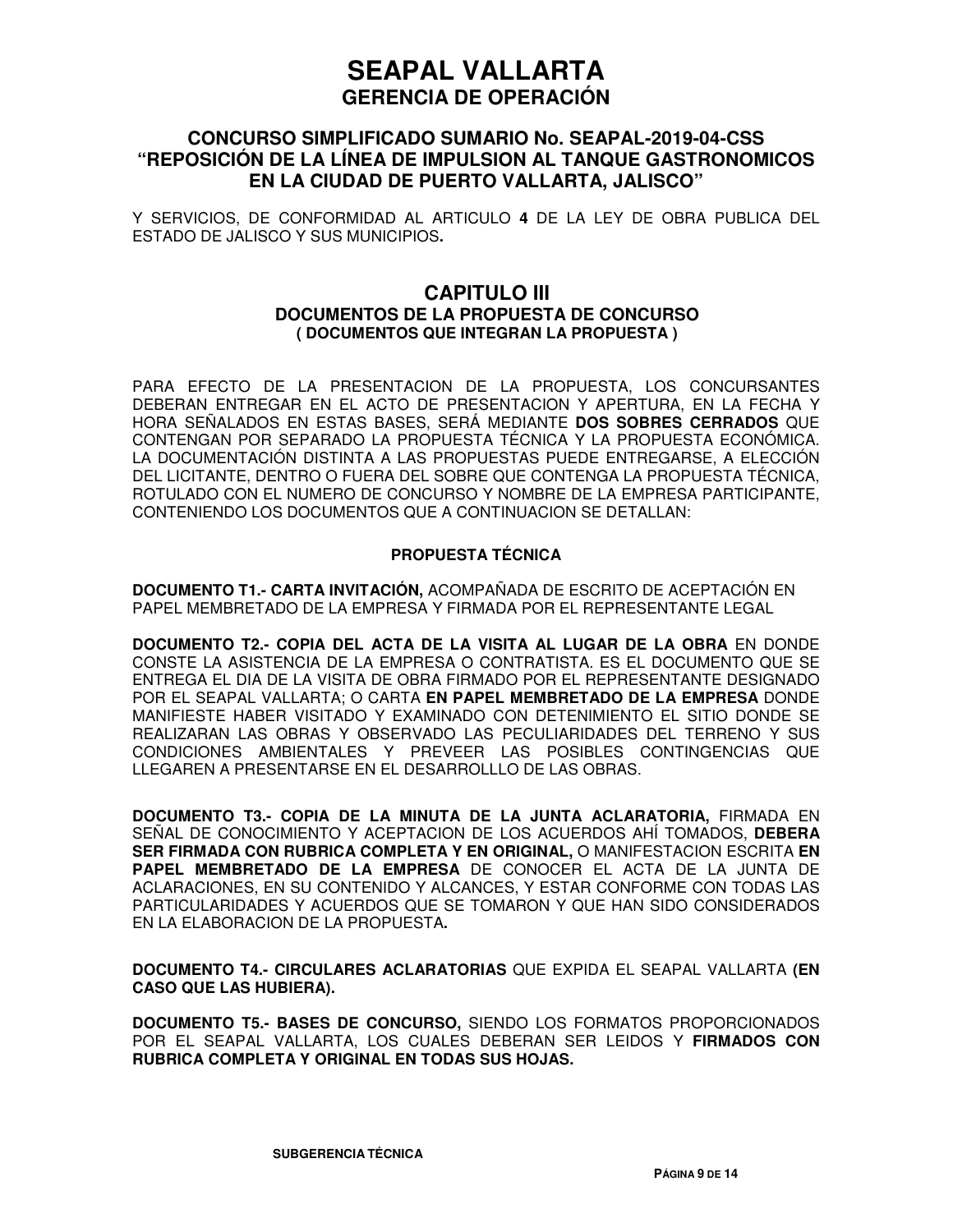### **CONCURSO SIMPLIFICADO SUMARIO No. SEAPAL-2019-04-CSS "REPOSICIÓN DE LA LÍNEA DE IMPULSION AL TANQUE GASTRONOMICOS EN LA CIUDAD DE PUERTO VALLARTA, JALISCO"**

**DOCUMENTO T6.- ESPECIFICACIONES COMPLEMENTARIAS DE CONSTRUCCION** (LAS QUE SE ADICIONAN A ESTAS BASES), LAS CUALES DEBERAN SER **FIRMADAS CON RUBRICA COMPLETA Y ORIGINAL EN TODAS SUS HOJAS** (EN CASO DE QUE LAS HUBIERA).

**DOCUMENTO T7.- LISTADO DE PLANOS** QUE SERA ENTREGADO COMO PARTE INTEGRANTE DE LA PROPUESTA, **FIRMADO CON RUBRICA COMPLETA Y ORIGINAL EN TODAS SUS HOJAS,** ACOMPAÑADA DE LOS PLANOS DE LA OBRA OBJETO DEL CONCURSO, **FIRMADOS EN ORIGINAL** (EN CASO DE QUE LOS HUBIERA).

**DOCUMENTO T8.- MODELO DE CONTRATO** AL CUAL SE SUJETARA EL CONTRATISTA SELECCIONADO PARA EJECUTAR LA OBRA, MISMO QUE DEBERA **FIRMAR CON RUBRICA COMPLETA Y ORIGINAL EN TODAS SUS HOJAS.**

#### **PROPUESTA ECONÓMICA**

**DOCUMENTO E1.- CATALOGO DE CONCEPTOS** QUE CONTIENE: UNIDADES DE MEDICION, CANTIDADES DE TRABAJOS, PRECIOS UNITARIOS, IMPORTES POR PARTIDA, POR CAPITULO, RESUMEN POR PARTIDAS Y EL TOTAL DE LA PROPOSICION (ESTE DOCUMENTO SERA EL QUE RESULTE DE LA IMPRESIÓN DEL PROGRAMA PROPORCIONADO EN CD-ROM POR EL SEAPAL VALLARTA) **FIRMADO DEBIDAMENTE EN TODAS Y CADA UNA DE SUS HOJAS, POR EL REPRESENTANTE LEGAL DE LA EMPRESA.**

EN ESTE FORMATO DEBERAN ANOTARSE CON NUMERO Y LETRA EL PRECIO UNITARIO DE CADA UNO DE LOS CONCEPTOS QUE CONTIENE EL CATALOGO Y CON NUMERO EL IMPORTE. NO DEBERA PRESENTAR TACHADURAS, ENMENDADURAS, CORRECTOR LIQUIDO O ETIQUETAS.

EN CASO DE EXISTIR DIFERENCIA ENTRE EL PRECIO UNITARIO ANOTADO CON LETRA Y EL ANOTADO CON NUMERO EN EL CATALOGO DE CONCEPTOS, PREVALECERA EL ANOTADO CON LETRA.

EN CASO DE ENCONTRARSE ERRORES EN LAS OPERACIONES ARITMETICAS EN EL CATALOGO DE CONCEPTOS, SE RECONOCERA COMO CORRECTO, EL PRODUCTO DEL VOLUMEN DE OBRA MULTIPLICADO POR EL IMPORTE ASENTADO CON LETRA EN EL PRECIO UNITARIO CORRESPONDIENTE.

**DOCUMENTO E2.- ESCRITO DE PROPOSICION,** DEBIDAMENTE FIRMADO POR EL REPRESENTANTE LEGAL, **EN PAPEL MEMBRETADO DE LA EMPRESA**, DEBIENDO INDICAR CON NUMERO Y LETRA EL IMPORTE TOTAL DE LA PROPUESTA, INCLUYENDO EL IVA **(CON FIRMA COMPLETA EN ORIGINAL Y EN TODAS SUS HOJAS), SE ACOMPAÑARÁ CON LA HOJA DE PROPUESTA ECONOMICA INCLIDA EN LOS ANEXOS DE LAS PRESENTES BASES.**

**DOCUMENTO E3.- PROGRAMA DE OBRA FINANCIERO,** INDICADO MONTOS MENSUALES DE EJECUCION DE LOS TRABAJOS, **EL CUAL DEBERA SER FIRMADO EN TODAS SUS HOJAS** RESPETANDO LAS FECHAS DE INICIO Y TERMINACION INDICADAS EN ESTAS BASES.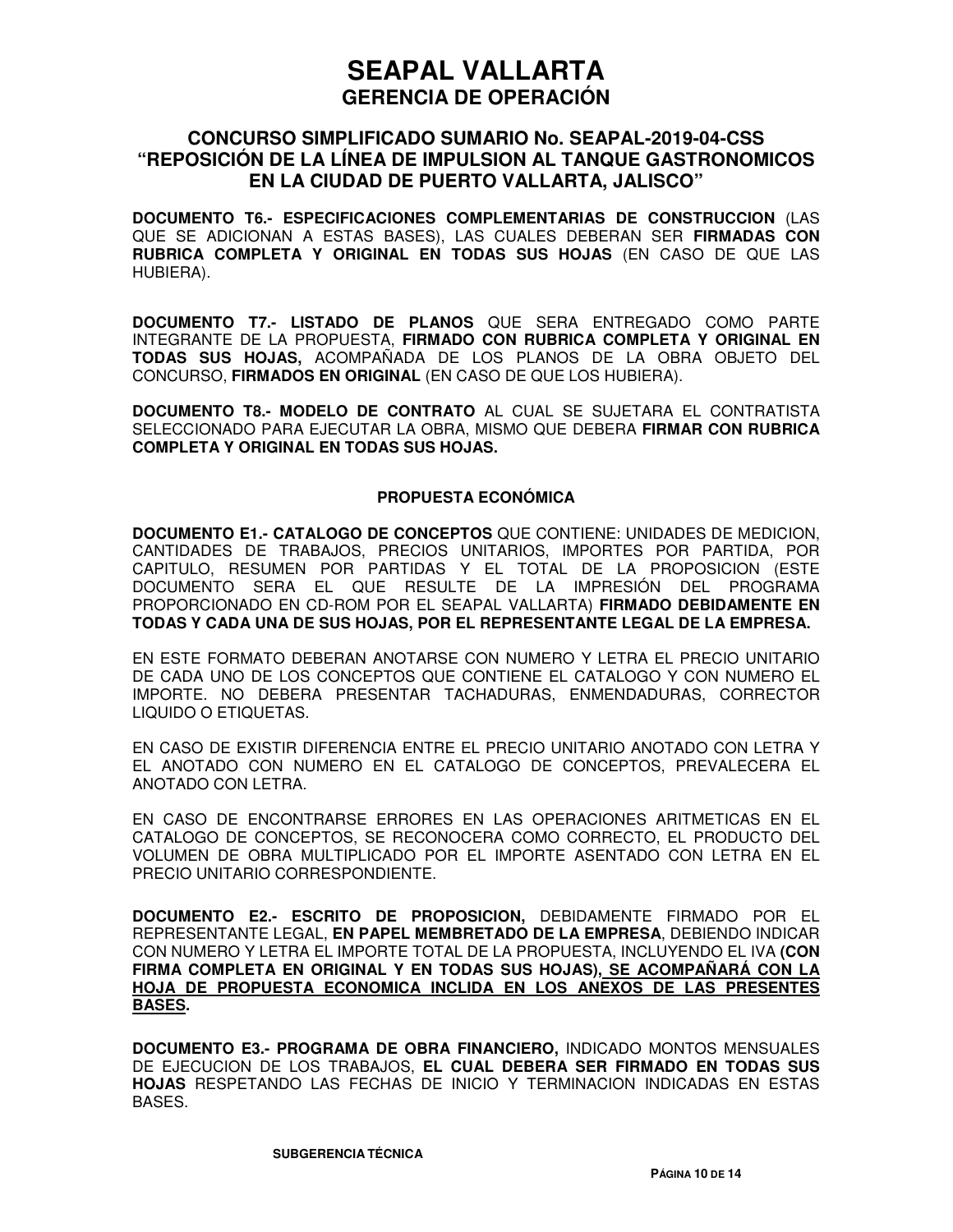### **CONCURSO SIMPLIFICADO SUMARIO No. SEAPAL-2019-04-CSS "REPOSICIÓN DE LA LÍNEA DE IMPULSION AL TANQUE GASTRONOMICOS EN LA CIUDAD DE PUERTO VALLARTA, JALISCO"**

**DOCUMENTO E4.- EXPLOSION GLOBAL DE INSUMOS** DE TODOS LOS CONCEPTOS CON SUS VOLUMENES TOTALES Y COSTOS CONSIDERADOS, PUESTOS EN EL SITIO DE LOS TRABAJOS (MATERIALES, MANO DE OBRA, MAQUINARIA, HERRAMIENTA Y EQUIPO) Y SIN INCLUIR EL I.V.A.

**DOCUMENTO E5.- ANALISIS DE LOS PRECIOS UNITARIOS** DE LOS CONCEPTOS CONTENIDOS EN EL CATALOGO DE CONCEPTOS (DOCUMENTO No. E1), TOMANDO COMO PROCEDIMIENTO DE ANALISIS, EL RENDIMIENTO POR HORA O TURNO Y ESTARAN ESTRUCTURADOS POR COSTOS DIRECTOS, COSTOS INDIRECTOS, COSTOS DE FINANCIAMIENTO, CARGOS POR UTILIDAD Y CARGOS ADICIONALES (5 AL MILLAR), NO DEBERA INCLUIRSE EL I.V.A. EN EL ANALISIS DEL PRECIO.

EL COSTO DIRECTO INCLUIRA LOS CARGOS POR CONCEPTO DE MATERIALES, MANO DE OBRA, HERRAMIENTA MENOR O MAYOR, MAQUINARIA Y EQUIPO DE CONSTRUCCION.

#### **DEBERAN SER PRESENTADOS EL 100% DE LOS ANALISIS DE PRECIOS UNITARIOS.**

**DOCUMENTO E6.- CD** CONTENIENDO EL CATALOGO DE CONCEPTOS, CON PRECIOS UNITARIOS CON NUMERO Y LETRA E IMPORTES TOTALES EN EXCEL, ADEMÁS SE ENTREGARA LA PROPOSICION COMPLETA ESCANEADA CON FIRMA DEL REPRESENTANTE LEGAL EN EL CD O DVD EN FORMATO PDF, DEBIENDO CAPTURAR EN UN ARCHIVO DIFERENTE CADA UNO DE LOS DOCUMENTOS (EJEM. DOC T-1, T-1.PDF, DOC T-2, T-2.PDF, ETC)..

**DOCUMENTO E7.- ANALISIS DETALLADO DEL FACTOR DE INTEGRACION DEL SALARIO REAL,** CONSIDERANDO EL INFONAVIT Y EL FONDO PARA EL RETIRO ( SAR ), EN EL CASO DE LAS APORTACIONES OBRERO PATRONALES AL I.M.S.S., SE TOMARAN LOS PORCENTAJES VIGENTES A LA FECHA DE LA PRESENTACION DE LA PROPUESTA. DEBERA PRESENTARSE DE ACUERDO A LA LEY DEL I.M.S.S. Y AL FORMATO PROPORCIONADO POR EL SEAPAL VALLARTA (SE DEBERA PRESENTAR UN ANALISIS POR CADA UNA DE LAS CATEGORIAS) NO DEBERA CONSIDERARSE EL I.V.A.

**DOCUMENTO E8.- ANALISIS DE BASICOS** QUE INTERVIENEN EN LOS PRECIOS UNITARIOS SOLICITADOS EN EL CATALOGO DE CONCEPTOS.

**DOCUMENTO E9.- ANALISIS DETALLADO DEL COSTO HORARIO DE LA MAQUINARIA Y EQUIPO DE CONSTRUCCION** QUE SE EMPLEARA EN LA OBRA (EL CARGO POR MAQUINARIA Y EQUIPO DE CONSTRUCCION DEBERA DETERMINARSE CON BASE EN EL PRECIO Y RENDIMIENTOS DE ESTOS CONSIDERADOS COMO NUEVOS Y ACORDE CON LAS CONDICIONES DE EJECUCION DEL CONCEPTO DE TRABAJO CORRESPONDIENTE).

**DOCUMENTO E10.- ANALISIS DEL COSTO INDIRECTO,** EL CUAL ESTARA DESGLOSADO EN LO CORRESPONDIENTE A LA ADMINISTRACION DE OFICINAS CENTRALES Y A LA ADMINISTRACION DE OBRA (ARTICULO 38 NUMERAL 3 DE LA LEY DE OBRA PUBLICA DEL ESTADO DE JALISCO Y SUS MUNICIPIOS).

**DOCUMENTO E11.- ANALISIS DESGLOSADO DEL COSTO DE FINANCIAMIENTO,** EN EL CUAL SE UTILIZARA UNA TASA DE INTERES NO MENOR AL % DEL COSTO PORCENTUAL PROMEDIO MENSUAL CORRESPONDIENTE AL ULTIMO DIA DEL MES ANTERIOR A LA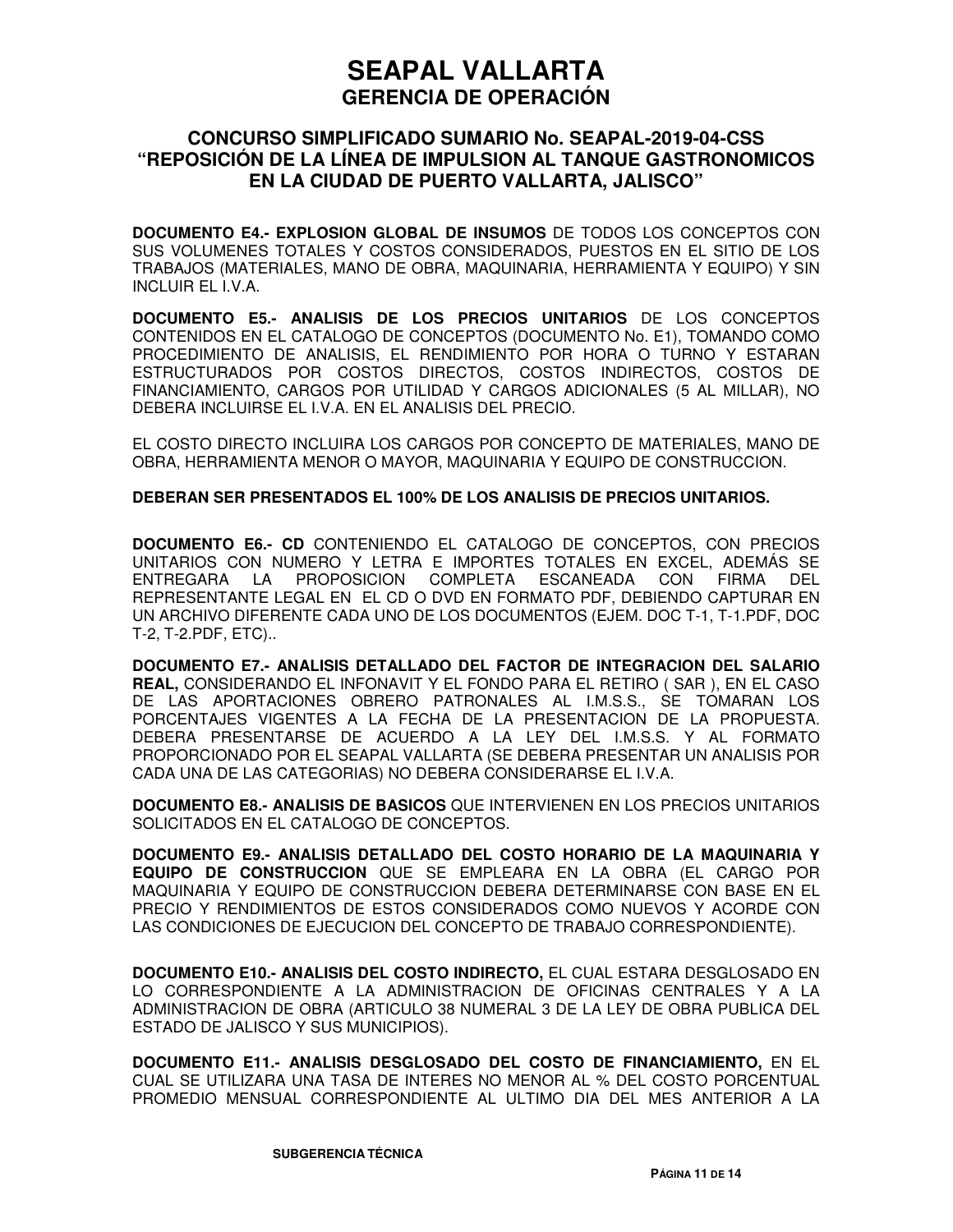### **CONCURSO SIMPLIFICADO SUMARIO No. SEAPAL-2019-04-CSS "REPOSICIÓN DE LA LÍNEA DE IMPULSION AL TANQUE GASTRONOMICOS EN LA CIUDAD DE PUERTO VALLARTA, JALISCO"**

FECHA DE APERTURA DEL CONCURSO, CONSIDERANDO TAMBIEN EL ANTICIPO OTORGADO.

**DOCUMENTO E12.- ANALISIS DE CARGOS POR UTILIDAD,** EL CUAL ESTARA FIJADO POR EL CONTRATISTA MEDIANTE UN PORCENTAJE SOBRE LA SUMA DE LOS COSTOS DIRECTOS, INDIRECTOS Y DE FINANCIAMIENTO, EN DICHO CARGO, ESTARA INCLUIDO UNICAMENTE EL **30%** DEL **IMPUESTO SOBRE LA RENTA ( ISR )** Y **EL 10% DE PARTICIPACIÓN DE LOS TRABAJADORES EN LAS UTILIDADES (PTU**) QUE DEBERA PAGAR LA EMPRESA.

SE DEBE ESPECIFICAR QUE EL PORCENTAJE DE UTILIDAD YA INCLUYE LOS PORCENTAJES SUBRAYADOS, PERO NO DEBE DESGLOSARSE EN LOS ANALISIS DE PRECIOS, NI EN NINGUN OTRO LADO, YA QUE ESTOS PORCENTAJES SON APORTACIONES CON CARGO A LA UTILIDAD DE LAS EMPRESAS.

**DOCUMENTO E13.- PROGRAMA DE UTILIZACION DE MAQUINARIA Y EQUIPO DE CONSTRUCCION,** DESGLOSADO POR CADA EQUIPO, EN IMPORTES PARA CADA PERIODO EN SEMANAS O MESES, PERO SIEMPRE RESPETANDO LAS FECHAS DE INICIO Y TERMINACION INDICADAS EN ESTAS BASES.

**DOCUMENTO E14.- PROGRAMA DE ADQUISICION DE MATERIALES Y EQUIPO DE INSTALACION PERMANTE** EN IMPORTES PARA CADA PERIODO EN SEMANAS O MESES, PERO SIEMPRE RESPETANDO LAS FECHAS DE INICIO Y TERMINACION INDICADAS EN ESTAS BASES.

**DOCUMENTO E15.- PROGRAMA DE UTILIZACION DEL PERSONAL ENCARGADO DE LA DIRECCION, SUPERVISION Y ADMINISTRACION** DE LOS TRABAJOS DESGLOSADO POR CATEGORIAS EN IMPORTES PARA CADA PERIODO EN DIAS CALENDARIO, SEMANAS O MESES, PERO SIEMPRE RESPETANDO LAS FECHAS DE INICIO Y TERMINACION INDICADAS EN ESTAS BASES.

**DOCUMENTO E16.- RELACION DE MAQUINARIA Y EQUIPO DE CONSTRUCCION,** INDICANDO SI SON DE SU PROPIEDAD O RENTADOS, SU UBICACIÓN FISICA ( DOMICILIO ) Y VIDA UTIL, DICHA RELACION DEBERA DE COINCIDIR CON LA MANIFESTADA EN EL REGISTRO DEL PADRON DE CONTRATISTAS. EN CASO DE NO CONTAR CON MAQUINARIA PROPIA, SE DEBERAN DE MANIFESTAR LOS DATOS DE LA ARRENDADORA DE LA MISMA.

### **N O T A S:**

**NOTA 1.-** CUANDO EXISTAN RAZONES TECNICAS O ECONOMICAS, DEBIDAMENTE FUNDADAS, EL SEAPAL VALLARTA PODRA AUMENTAR, REDUCIR O CANCELAR ALGUNOS DE LOS CONCEPTOS SEÑALADOS EN EL CATALOGO DE CONCEPTOS, LO CUAL NO JUSTIFICARA RECLAMACION ALGUNA POR PARTE DEL CONTRATISTA EN RELACION A LOS CONCEPTOS MODIFICADOS.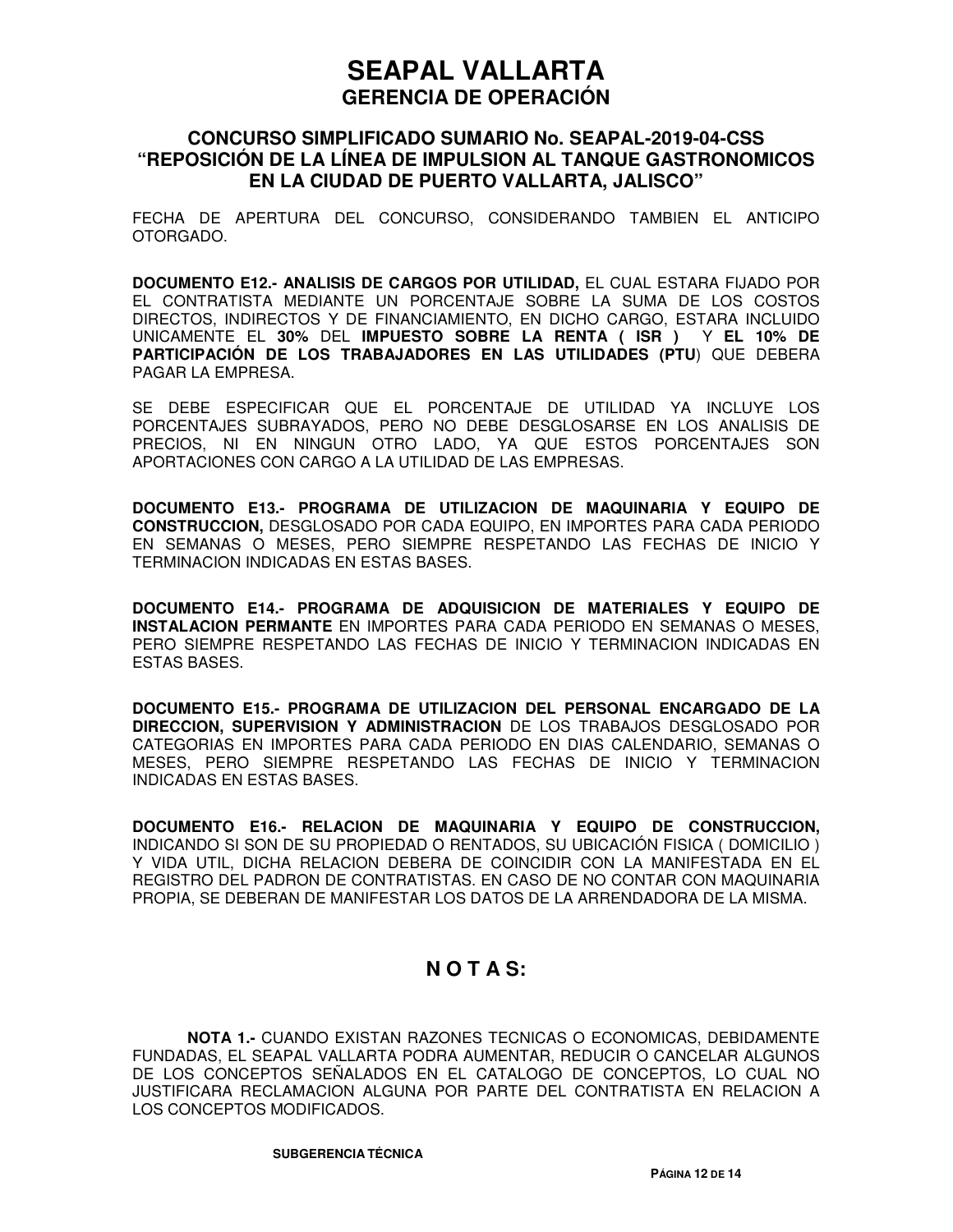### **CONCURSO SIMPLIFICADO SUMARIO No. SEAPAL-2019-04-CSS "REPOSICIÓN DE LA LÍNEA DE IMPULSION AL TANQUE GASTRONOMICOS EN LA CIUDAD DE PUERTO VALLARTA, JALISCO"**

**NOTA 2.-** CUANDO EXISTAN RAZONES TECNICAS O ECONOMICAS, DEBIDAMENTE FUNDADAS, EL SEAPAL VALLARTA PODRA MODIFICAR ALGUNA DE LAS ESPECIFICACIONES DE LOS CONCEPTOS SEÑALADOS EN EL CATALOGO DE CONCEPTOS Y/O PROYECTO, EN CUANTO AL COSTO DE LOS MATERIALES Y SUS INSUMOS, MANO DE OBRA Y SUS RENDIMIENTOS, MAQUINARIA Y SUS RENDIMIENTOS Y HERRAMIENTA EN SU PORCENTAJE, SE DETERMINARA SOBRE LAS MISMAS BASES ESTABLECIDAS EN LA PROPUESTA Y EL PLIEGO DE REQUISITOS DEL CONCURSO RESPECTIVO.

**NOTA 3.-** PARA EFECTO DE ADJUDICACION DE OBRAS, SE CONSIDERA COMO CAPACIDAD DE CONTRATACION DE LAS EMPRESAS CONSTRUCTORAS IGUAL A 4 VECES EL MONTO DE SU CAPITAL CONTABLE MANIFESTADO EN EL REGISTRO DEL PADRON DE CONTRATISTAS. EN CASO DE REBASAR ESTA CAPACIDAD CON CONTRATOS FIRMADOS, OBRAS EN EJECUCION O ASIGNACIONES POR CONCURSOS GANADOS, LA ADJUDICACION DE LA OBRA SE FALLARA A FAVOR DE LA SIGUIENTE PROPUESTA SOLVENTE.

**NOTA 4.-** EL CONTRATISTA TOMARA EN CUENTA QUE ESTA ES UNA OBRA DE BENEFICIO A LA COMUNIDAD Y DEBERA DE CONSIDERAR A LOS VECINOS, EXTREMANDO LAS CONDICIONES DE SEGURIDAD PARA TODOS ELLOS.

**NOTA 5.-** EN CASO DE QUE LA PERSONA QUE FIRME LOS DOCUMENTOS DE CONCURSO NO SEA EL REPRESENTANTE LEGAL, O LOS SOCIOS DE LA EMPRESA; DEBERA PRESENTAR COPIA DEL PODER NOTARIAL E IDENTIFICACION OFICIAL.

**NOTA 6.-** PARA LA EMISION DEL FALLO, SE APLICARA LO ESTABLECIDO EN LA SECCION OCTAVA "DE LA RESOLUCION Y ADJUDICACION DEL CONTRATO", ARTICULOS 78, 79, 80 y 81 DE LA LEY DE OBRA PUBLICA DEL ESTADO DE JALISCO Y SUS MUNICIPIOS.

**NOTA 7.-** CONTRA LA RESOLUCIÓN QUE CONTENGA EL FALLO NO PROCEDERÁ RECURSO ALGUNO. SIN EMBARGO, LOS LICITANTES PODRÁN PRESENTAR SU INCONFORMIDAD ANTE LA CONTRALORÍA DEL ESTADO POR CUALQUIER PROCEDIMIENTO QUE CONTRAVENGA LA NORMATIVIDAD, PARA LO CUAL PODRÁN HACERLO MEDIANTE ESCRITO O ELECTRÓNICAMENTE, EN APEGO A LO ESTABLECIDO EN EL ARTÍCULO 61 FRACCION XXII DE LA LEY DE OBRA PUBLICA DEL ESTADO DE JALISCO Y SUS MUNICIPIOS DOMICILIO OFICIAL AVENIDA VALLARTA NÚMERO 1252, ESQUINA ATENAS, COLONIA AMERICANA, DE LA CIUDAD DE GUADALAJARA, JALISCO C.P. 44160. CORREO ELECTRÓNICO contraloria@jalisco.gob.mx.

UNA VEZ LEIDAS Y ANALIZADAS LAS BASES DE ESTE CONCURSO, SE FIRMARAN LAS PRESENTES CONOCIENDO EL CONTENIDO Y LOS ALCANCES DE LAS MISMAS.

#### **A T E N T A M E N T E NOMBRE DE LA EMPRESA**